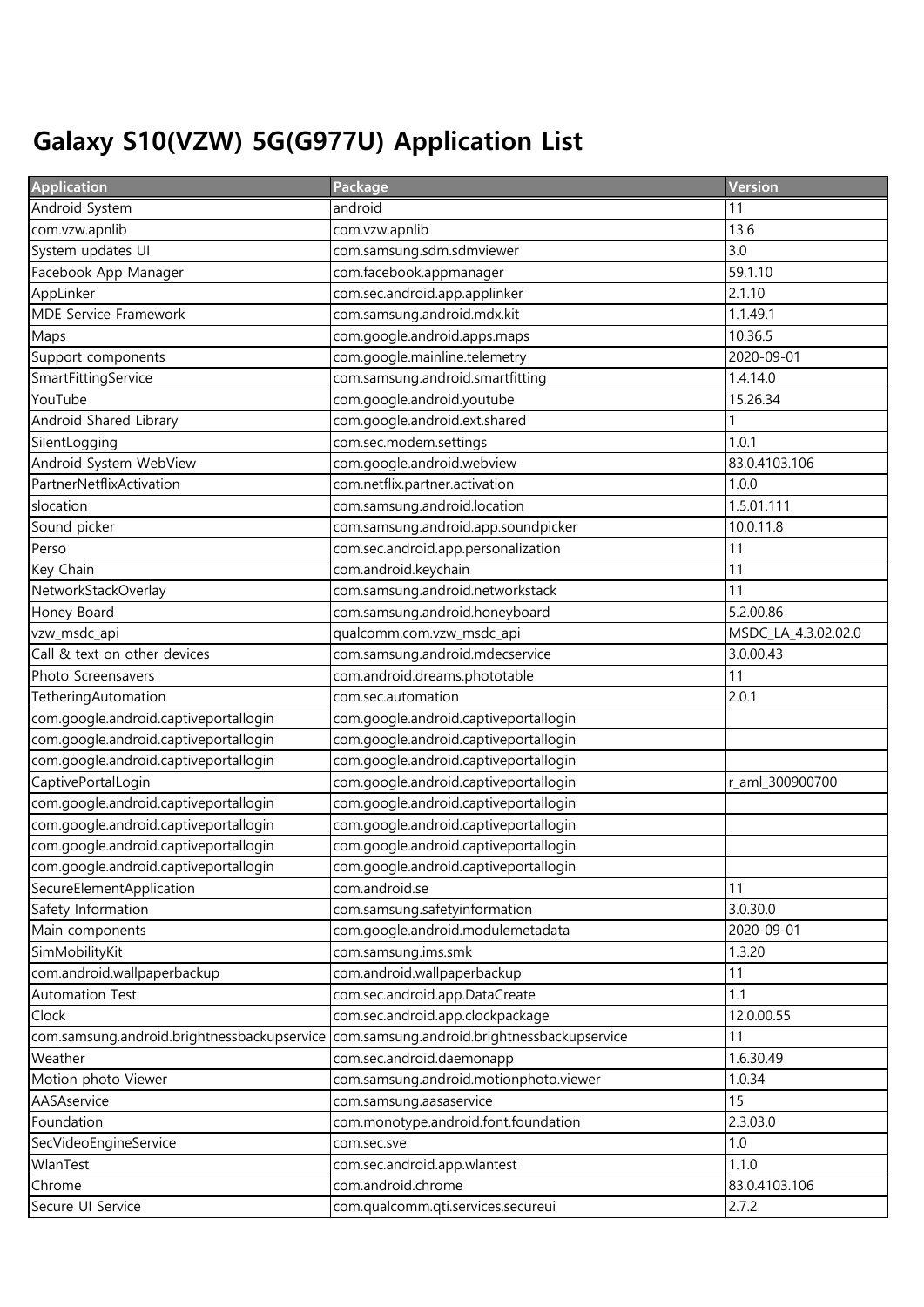| Dictionary                          | com.diotek.sec.lookup.dictionary                 | 3.002.013     |
|-------------------------------------|--------------------------------------------------|---------------|
| android.autoinstalls.config.samsung | android.autoinstalls.config.samsung              | 0000          |
| Knox Enrollment Service             | com.sec.enterprise.knox.cloudmdm.smdms           | 2.1.31        |
| ANT + DUT                           | com.dsi.ant.sample.acquirechannels               | 01.00.05      |
| <b>Bixby Vision</b>                 | com.samsung.android.visionintelligence           | 3.7.30.3      |
| EasyOneHand                         | com.sec.android.easyonehand                      | 5.0           |
| Calendar                            | com.samsung.android.calendar                     | 12.0.00.53000 |
| Tools                               | com.sec.android.app.quicktool                    | 8.2.37        |
| Live Message                        | com.samsung.android.service.livedrawing          | 3.3.19        |
| Samsung text-to-speech engine       | com.samsung.SMT                                  | 3.1.01.14     |
| Samsung Free                        | com.samsung.android.app.spage                    | 5.1.01.5      |
| Wearable Manager Installer          | com.samsung.android.app.watchmanagerstub         | 2.1.01.20006  |
| Cameralyzer                         | com.sec.factory.cameralyzer                      | 3.3.20.12030  |
| <b>Basic Daydreams</b>              | com.android.dreams.basic                         | 11            |
| Create movie                        | com.samsung.app.highlightplayer                  | 3.5.54.9      |
| ANT+ Plugins Service                | com.dsi.ant.plugins.antplus                      | 3.8.00        |
| Filter Provider                     | com.samsung.android.provider.filterprovider      | 5.0.31        |
| Certificate Installer               | com.android.certinstaller                        | 11            |
| Companion Device Manager            | com.android.companiondevicemanager               | 11            |
| Wi-Fi Calling                       | com.sec.unifiedwfc                               | 6.5.00.51     |
| Netflix                             | com.netflix.mediaclient                          | 1.0.0         |
| com.sec.phone                       | com.sec.phone                                    | 1.0           |
| AR Zone                             | com.samsung.android.arzone                       | 1.5.00.18     |
| FactoryCamera                       | com.sec.factory.camera                           | 3.4.45        |
| <b>Favourite Contacts</b>           | com.sec.android.widgetapp.easymodecontactswidget | 12.0.12       |
| ₩"Bixby₩" voice wake-up             | com.samsung.android.bixby.wakeup                 | 2.1.25.16     |
| MDMApp                              | com.samsung.android.mdm                          | 1.0           |
| Video Trimmer                       | com.samsung.app.newtrim                          | 3.0.15.1      |
| <b>NFC</b>                          | com.android.nfc                                  | 11            |
| DumpCollector                       | com.samsung.carrier.logcollector                 | 3.6.04        |
| com.samsung.ucs.agent.ese           | com.samsung.ucs.agent.ese                        | 11            |
| Samsung ApexService                 | com.sec.android.app.apex                         | 3.3.13        |
| SamsungOne                          | com.monotype.android.font.samsungone             | 1.1.02.0      |
| PacProcessor                        | com.android.pacprocessor                         | 11            |
| Bluetooth MIDI Service              | com.android.bluetoothmidiservice                 | R-initial     |
| Bluetooth                           | com.android.bluetooth                            | 11            |
| Samsung Keyboard (deprecated)       | com.sec.android.inputmethod                      | 4.9.00.8      |
| Link Sharing                        | com.samsung.android.app.simplesharing            | 12.0.00.21    |
| Bookmark Provider                   | com.android.bookmarkprovider                     | 11            |
| <b>DRParser Mode</b>                | com.sec.android.app.parser                       | 12.0.00.4     |
| Autofill with Samsung Pass          | com.samsung.android.samsungpassautofill          | 2.5.01.16     |
| Google Contacts Sync                | com.google.android.syncadapters.contacts         | 11-6684105    |
| <b>HTML Viewer</b>                  | com.android.htmlviewer                           | 3.0.04        |
| com.qualcomm.embms                  | com.qualcomm.embms                               | 1.0           |
| Launcher                            | com.sec.android.emergencylauncher                | 1.1.00.24     |
| com.sec.enterprise.knox.attestation | com.sec.enterprise.knox.attestation              | 1.0.3         |
| Dsms                                | com.samsung.android.dsms                         | 2.0.03        |
| <b>IMS Settings</b>                 | com.samsung.advp.imssettings                     | 1.0           |
| Duo Installer                       | com.google.android.apps.tachyon                  | 0.1           |
| com.samsung.android.wifi.resources  | com.samsung.android.wifi.resources               | 1.0           |
| com.google.ar.core                  | com.google.ar.core                               | $\Omega$      |
| SetupWizardLegalProvider            | com.sec.android.app.setupwizardlegalprovider     | 2.0.07.0      |
| Quick Share                         | com.samsung.android.aware.service                | 3.2.11.24     |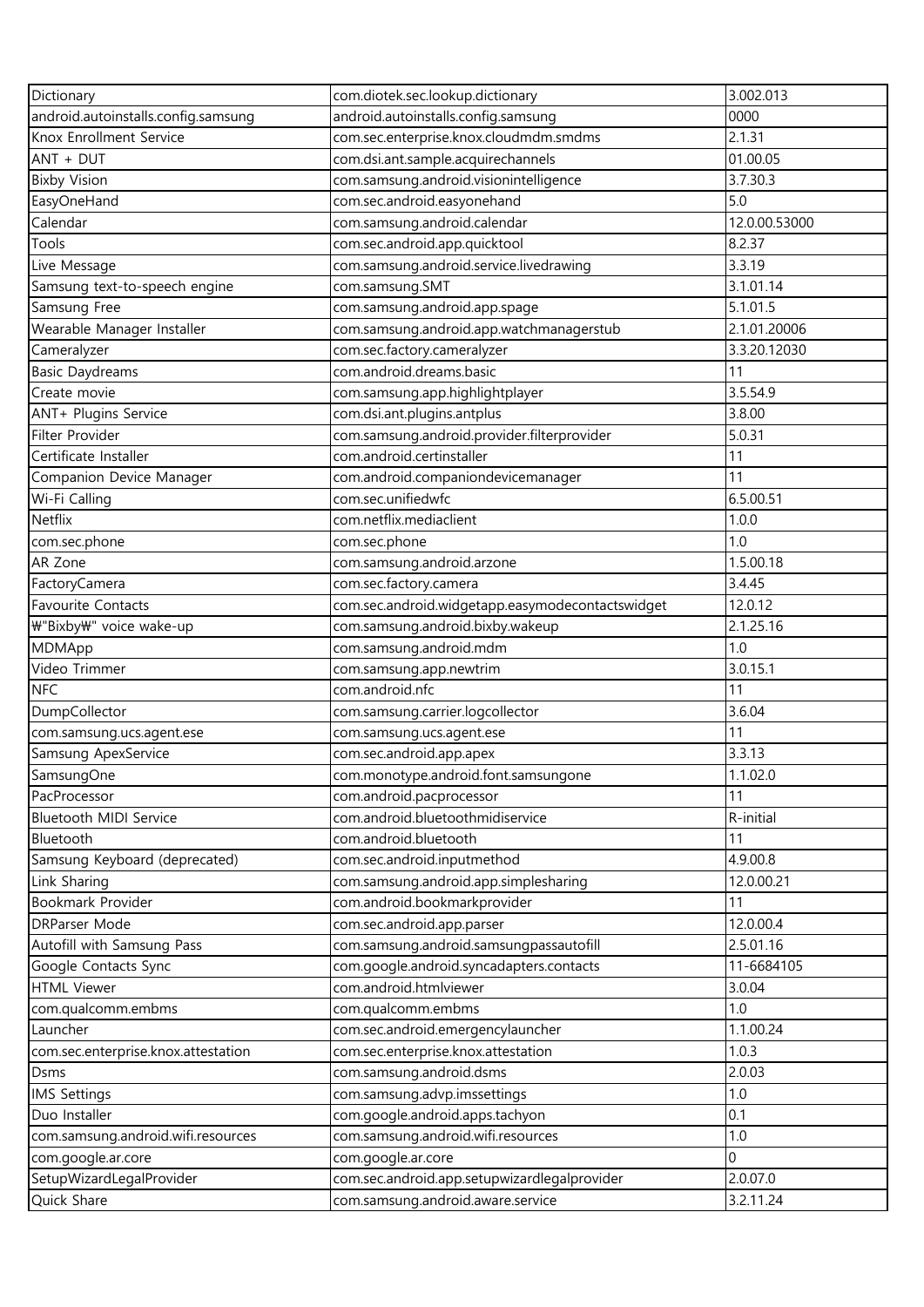| Hiya Service                           | com.hiya.star                                   | 2.8.0-samsung-791            |
|----------------------------------------|-------------------------------------------------|------------------------------|
| Facebook                               | com.facebook.katana                             | stub (59.1.10)               |
| ChromeCustomizations                   | com.sec.android.app.chromecustomizations        | 3.0.28                       |
| com.sec.bcservice                      | com.sec.bcservice                               | 2.0                          |
| EmergencyProvider                      | com.sec.android.provider.emergencymode          | 1.1.00.6                     |
| BluetoothTest                          | com.sec.android.app.bluetoothtest               | 11                           |
| <b>AR Doodle</b>                       | com.samsung.android.ardrawing                   | 2.5.00.12                    |
| Android R Easter Egg                   | com.android.egg                                 | 1.0                          |
| SecurityLogAgent                       | com.samsung.android.securitylogagent            | 10.1.00.1                    |
| Wi-Fi Tips                             | com.samsung.android.net.wifi.wifiguider         | 1.5.00.67                    |
| SIM Toolkit                            | com.android.stk                                 | 11                           |
| CarrierDefaultApp                      | com.android.carrierdefaultapp                   | 11                           |
| Google Calendar Sync                   | com.google.android.syncadapters.calendar        | 2020.20.5-319002662-release  |
| Smart View                             | com.samsung.android.smartmirroring              | 8.2.11.31                    |
| Print Spooler                          | com.android.printspooler                        | 11                           |
| <b>USBSettings</b>                     | com.sec.usbsettings                             | 1.0                          |
| Google Text-to-speech Engine           | com.google.android.tts                          | 22.10.313224691              |
| Wi-Fi Direct                           | com.samsung.android.allshare.service.fileshare  | 3.1.11.24                    |
| Smart Switch Agent                     | com.sec.android.easyMover.Agent                 | 1.7.00.22                    |
| Reminder                               | com.samsung.android.app.reminder                | 12.0.01.54000                |
| Nearby Service                         | com.samsung.android.allshare.service.mediashare | 3.0.11.24                    |
| Video Editor                           | com.sec.android.app.vepreload                   | 3.5.54.9                     |
| <b>ANT HAL Service</b>                 | com.dsi.ant.server                              | 3.0.0                        |
| Select background music                | com.sec.android.app.ve.vebgm                    | 1.1.04.0                     |
| Dual Messenger                         | com.samsung.android.da.daagent                  | 3.1.00.0                     |
| Google Location History                | com.google.android.gms.location.history         | 1.1                          |
| ShortcutBNR                            | com.samsung.android.shortcutbackupservice       | 11                           |
| Clipboard edge                         | com.samsung.android.app.clipboardedge           | 3.0.07                       |
| Trichrome Library                      | com.google.android.trichromelibrary             | 83.0.4103.106                |
| EmergencyManagerService                | com.sec.android.emergencymode.service           | 1.1.00.39                    |
| StickerCenter                          | com.samsung.android.stickercenter               | 2.0.00.24                    |
| Auto Hotspot                           | com.sec.mhs.smarttethering                      | 1.0.91.0                     |
| HandwritingService                     | com.samsung.android.sdk.handwriting             | 2.4.01.0                     |
| <b>SCPM Client</b>                     | com.samsung.android.sm.policy                   | 3.2.15                       |
| Sim App Dialog                         | com.android.simappdialog                        | 11                           |
| Enterprise Sim Pin Service             | com.sec.enterprise.mdm.services.simpin          | 11                           |
| <b>FACM</b>                            | com.samsung.android.aircommandmanager           | 1.2.61                       |
| Samsung Blockchain Keystore            | com.samsung.android.coldwalletservice           | 1.3.01.4                     |
| com.android.providers.partnerbookmarks | com.android.providers.partnerbookmarks          | 11                           |
| Samsung capture                        | com.samsung.android.app.smartcapture            | 4.4.30                       |
| System Tracing                         | com.android.traceur                             | 1.0                          |
| System updates                         | com.samsung.sdm                                 | 3.0                          |
| Samsung Internet                       | com.sec.android.app.sbrowser                    | 13.0.1.65                    |
| Gmail                                  | com.google.android.gm                           | 2020.05.31.316831277.release |
| com.android.cts.ctsshim                | com.android.cts.ctsshim                         | 11-6508977                   |
| <b>BBCAgent</b>                        | com.samsung.android.bbc.bbcagent                | 5.0.00.18                    |
| Print Service Recommendation Service   | com.google.android.printservice.recommendation  | 1.3.0                        |
| com.samsung.InputEventApp              | com.samsung.InputEventApp                       | 1.0.0                        |
| com.samsung.android.container          | com.samsung.android.container                   | 11                           |
| <b>Assisted Dialing</b>                | com.sec.providers.assisteddialing               | 11                           |
| com.qualcomm.atfwd                     | com.qualcomm.atfwd                              | 11                           |
| com.qualcomm.qti.dynamicddsservice     | com.qualcomm.qti.dynamicddsservice              | 1.0                          |
| QDCM-FF                                | com.qti.snapdragon.qdcm_ff                      | 1.0                          |
|                                        |                                                 |                              |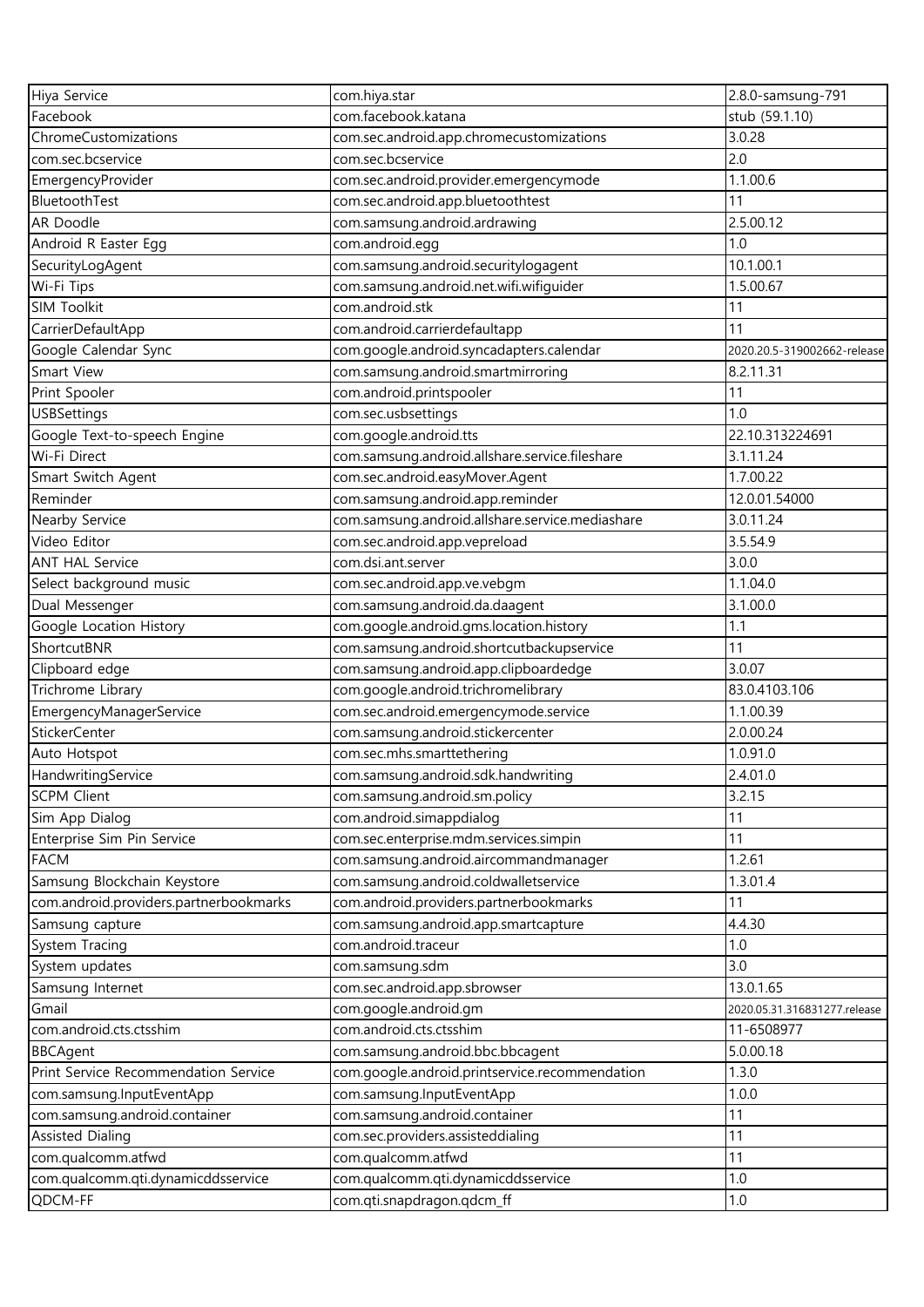| com.android.wallpapercropper               | com.android.wallpapercropper                | 11                       |
|--------------------------------------------|---------------------------------------------|--------------------------|
| Market Feedback Agent                      | com.google.android.feedback                 | 11-6684105               |
| Wireless emergency alerts                  | com.android.cellbroadcastreceiver           | 11                       |
| Storage Manager                            | com.android.storagemanager                  | 11                       |
| Google Services Framework                  | com.google.android.gsf                      | 11-6684105               |
| System UI                                  | com.android.systemui                        | 11                       |
| Emergency information                      | com.android.emergency                       | 11                       |
| Android Setup                              | com.google.android.setupwizard              | 230.329243634            |
| Google One Time Init                       | com.google.android.onetimeinitializer       | 11-6684105               |
| com.android.carrierconfig                  | com.android.carrierconfig                   | 1.0.0                    |
| <b>ANT Radio Service</b>                   | com.dsi.ant.service.socket                  | 4.15.20                  |
| AlwaysOnDisplay                            | com.samsung.android.app.aodservice          | 6.1.63                   |
| AR Emoji                                   | com.samsung.android.aremoji                 | 5.0.00.25                |
| Accessibility                              | com.samsung.accessibility                   | 12.0.00.61               |
| <b>Advanced Calling</b>                    | com.samsung.advancedcalling                 | 1.1.00.7                 |
| Android Auto                               | com.google.android.projection.gearhead      | 1.1.801650-stub          |
| Apps                                       | com.samsung.android.app.appsedge            | 7.0.44.0                 |
| Authentication Framework                   | com.samsung.android.authfw                  | 2.6.00.6                 |
| AutoDoodle                                 | com.sec.android.autodoodle.service          | 2.9.11.32                |
| com.android.backupconfirm                  | com.android.backupconfirm                   | 11                       |
| BadgeProvider                              | com.sec.android.provider.badge              | 2.1.00.9                 |
| SmartThings                                | com.samsung.android.beaconmanager           | 10.1.01.11               |
| Face                                       | com.samsung.android.bio.face.service        | 1.0                      |
| com.samsung.android.biometrics.app.setting | com.samsung.android.biometrics.app.setting  | 1.0.0                    |
| <b>Bixby Voice</b>                         | com.samsung.android.bixby.agent             | 3.0.35.48                |
| <b>Bixby Voice Stub</b>                    | com.samsung.android.bixby.agent.dummy       | 1.0.03.0                 |
| <b>Bixby Dictation</b>                     | com.samsung.android.bixby.service           | 3.0.00.7                 |
| <b>Blocked Numbers Storage</b>             | com.android.providers.blockednumber         | 11                       |
| Blue light filter                          | com.samsung.android.bluelightfilter         | 4.0.0                    |
| Default Print Service                      | com.android.bips                            | 11                       |
| CIDManager                                 | com.samsung.android.cidmanager              | 11                       |
| <b>CMFA Framework</b>                      | com.samsung.android.cmfa.framework          | 1.0.00.18                |
| CMHProvider                                | com.samsung.cmh                             | 6.0.54                   |
| <b>CSC</b>                                 | com.samsung.sec.android.application.csc     | 1.0.1.0                  |
| CallBGProvider                             | com.samsung.android.callbgprovider          | 12.0.00.26               |
| Call Log Backup/Restore                    | com.android.calllogbackup                   | 11                       |
| Google Wi-Fi Provisioner                   | com.google.android.apps.carrier.carrierwifi | 1.2.345084952            |
| CDFS MODE Launcher                         | com.sec.android.Cdfs                        | 5.0.01                   |
| Cell Broadcast Service                     | com.android.cellbroadcastservice            | 11                       |
| ClipboardSaveService                       | com.samsung.clipboardsaveservice            | 2.0                      |
| Edge panels                                | com.samsung.android.app.cocktailbarservice  | 7.0.43.0                 |
| ConfigUpdater                              | com.google.android.configupdater            | 11-6684105               |
| Work profile                               | com.samsung.android.knox.containeragent     | 2.7.05001015             |
| com.android.cts.priv.ctsshim               | com.android.cts.priv.ctsshim                | 11-6508977               |
| D-MAT                                      | com.verizon.obdm                            | 2.0.0                    |
| DeX for PC                                 | com.sec.android.app.dexonpc                 | 1.4.00.17                |
| Samsung DeX                                | com.sec.android.desktopmode.uiservice       | 3.9.21.4                 |
| DeviceKeystring                            | com.sec.android.app.factorykeystring        | 11                       |
| Device Personalization Services            | com.google.android.as                       | R.3.sysimg.oem.325908743 |
| <b>DQA</b>                                 | com.samsung.android.dqagent                 | 2.0.11                   |
| <b>DeviceTest</b>                          | com.sec.factory                             | 11                       |
| DiagMonAgent                               | com.sec.android.diagmonagent                | 7.0.05                   |
| Samsung Digital Key                        | com.samsung.android.digitalkey              | 1.0.00.25                |
|                                            |                                             |                          |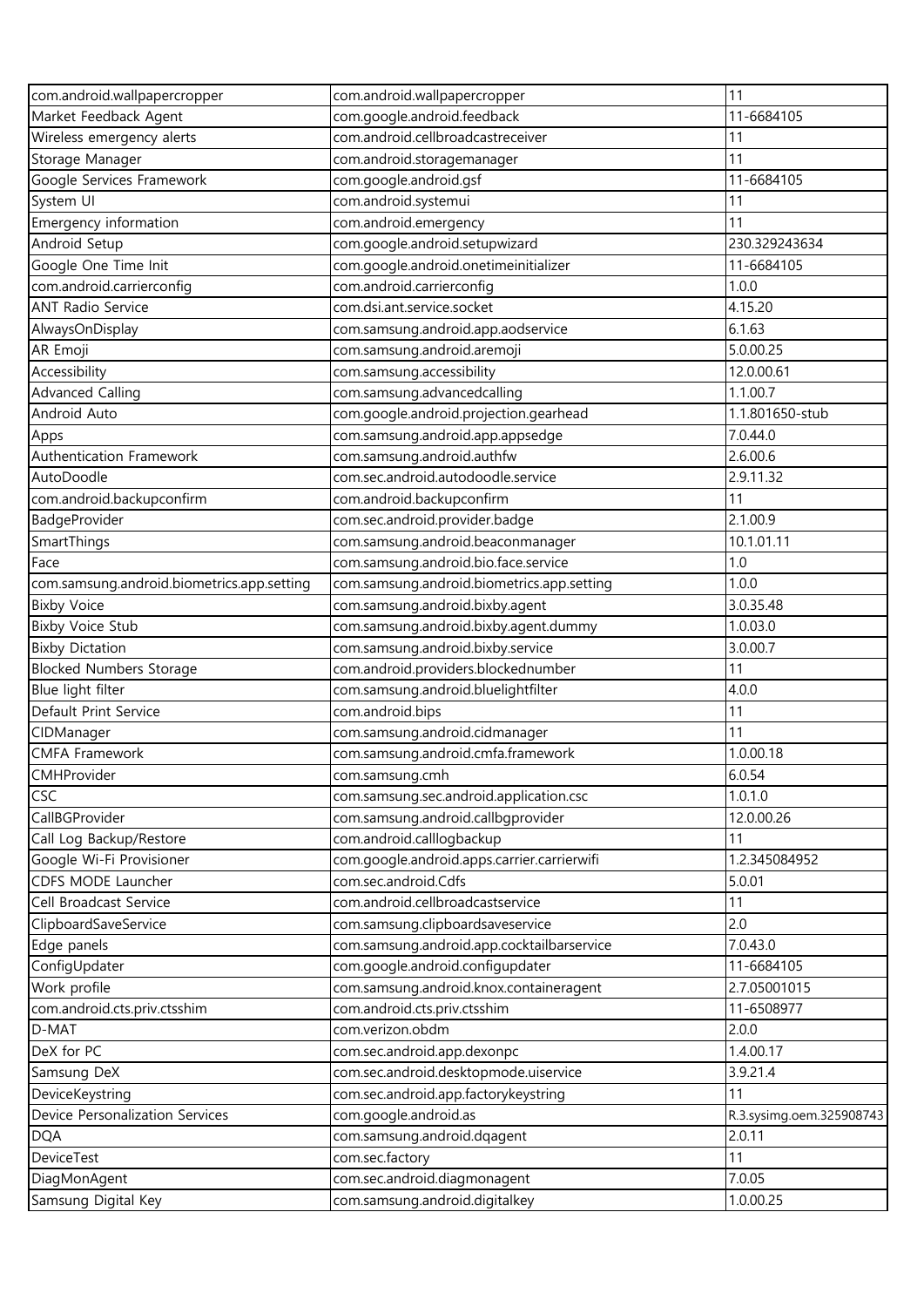| Digital Wellbeing                         | com.samsung.android.forest                | 2.0.00.51                        |
|-------------------------------------------|-------------------------------------------|----------------------------------|
| com.google.android.documentsui            | com.google.android.documentsui            |                                  |
| Files                                     | com.google.android.documentsui            | r_aml_300900741                  |
| com.google.android.documentsui            | com.google.android.documentsui            |                                  |
| com.google.android.documentsui            | com.google.android.documentsui            |                                  |
| com.google.android.documentsui            | com.google.android.documentsui            |                                  |
| com.google.android.documentsui            | com.google.android.documentsui            |                                  |
| com.google.android.documentsui            | com.google.android.documentsui            |                                  |
| com.google.android.documentsui            | com.google.android.documentsui            |                                  |
| Downloads                                 | com.android.providers.downloads.ui        | 11                               |
| Wallpapers                                | com.samsung.android.app.dressroom         | 1.3.64                           |
| Live focus                                | com.samsung.android.app.dofviewer         | 6.0.42                           |
| Wallpaper services                        | com.samsung.android.dynamiclock           | 3.3.01.19                        |
| Dynamic System Updates                    | com.android.dynsystem                     | 11                               |
| Nearby device scanning                    | com.samsung.android.easysetup             | 11.0.15.0                        |
| com.samsung.android.knox.attestation      | com.samsung.android.knox.attestation      | 1.2.00.22                        |
| com.sec.epdg                              | com.sec.epdg                              | 11                               |
| <b>External Storage</b>                   | com.android.externalstorage               | 11                               |
| Facebook App Installer                    | com.facebook.system                       | 59.1.10                          |
| Facebook Services                         | com.facebook.services                     | 54.0.12                          |
| FaceService                               | com.samsung.faceservice                   | 4.3.05                           |
| Finder                                    | com.samsung.android.app.galaxyfinder      | 9.6.28.0                         |
| <b>Fused Location</b>                     | com.android.location.fused                | 11                               |
| Galaxy Essentials Widget                  | com.sec.android.widgetapp.samsungapps     | 1.7.13.2                         |
| Galaxy Store                              | com.sec.android.app.samsungapps           | 4.5.22.9                         |
| Samsung SM8150 GameDriver                 | com.samsung.gamedriver.sm8150             | 11.0.00.0                        |
| Game Launcher                             | com.samsung.android.game.gamehome         | 4.3.03.5                         |
| Game Optimizing Service                   | com.samsung.android.game.gos              | 3.4.00.32                        |
| Game Booster                              | com.samsung.android.game.gametools        | 3.0.00.18                        |
| Gear VR Service                           | com.samsung.android.hmt.vrsvc             | 3.2.06.17                        |
| Google Play services                      | com.google.android.gms                    | 20.33.15 (150400-330018294)      |
| com.google.android.gms.policy_sidecar_aps | com.google.android.gms.policy_sidecar_aps | 200475003010.298822850.298822850 |
| Package installer                         | com.google.android.packageinstaller       | 11-6684105                       |
| Google Partner Setup                      | com.google.android.partnersetup           | 100.327071041                    |
| Android Setup                             | com.google.android.apps.restore           | 1.0.334154002                    |
| GPUWatch                                  | com.samsung.gpuwatchapp                   | 2.0.40                           |
| HdmApp                                    | com.samsung.android.hdmapp                | 1.0.00.10                        |
| Adapt Sound                               | com.sec.hearingadjust                     | 11.0.24                          |
| IOTHiddenMenu                             | com.sec.hiddenmenu                        | 11                               |
| Google Assistant                          | com.android.hotwordenrollment.okgoogle    | 11                               |
| Google Assistant                          | com.android.hotwordenrollment.xgoogle     | 11                               |
| Hux Extension                             | com.samsung.huxextension                  | 11.0.12                          |
| com.samsung.huxplatform                   | com.samsung.huxplatform                   | 1.0.0                            |
| HwModuleTest                              | com.sec.android.app.hwmoduletest          | 11                               |
| IPService                                 | com.samsung.ipservice                     | 4.0.38                           |
| Verizon App Manager                       | com.LogiaGroup.LogiaDeck                  | 6.4.147-5190                     |
| ImsLogger                                 | com.sec.imslogger                         | 1.20200801                       |
| Input Devices                             | com.android.inputdevices                  | 11                               |
| SmartFPSAdjuster                          | com.sec.android.smartfpsadjuster          | 11                               |
| Samsung Visit In                          | com.samsung.android.ipsgeofence           | 4.1.02.122                       |
| <b>KLMS Agent</b>                         | com.samsung.klmsagent                     | 3.4.20411                        |
| Work profile                              | com.samsung.android.knox.containercore    | 1.0                              |
| Samsung DeX Home                          | com.sec.android.app.desktoplauncher       | 3.0.03.44                        |
|                                           |                                           |                                  |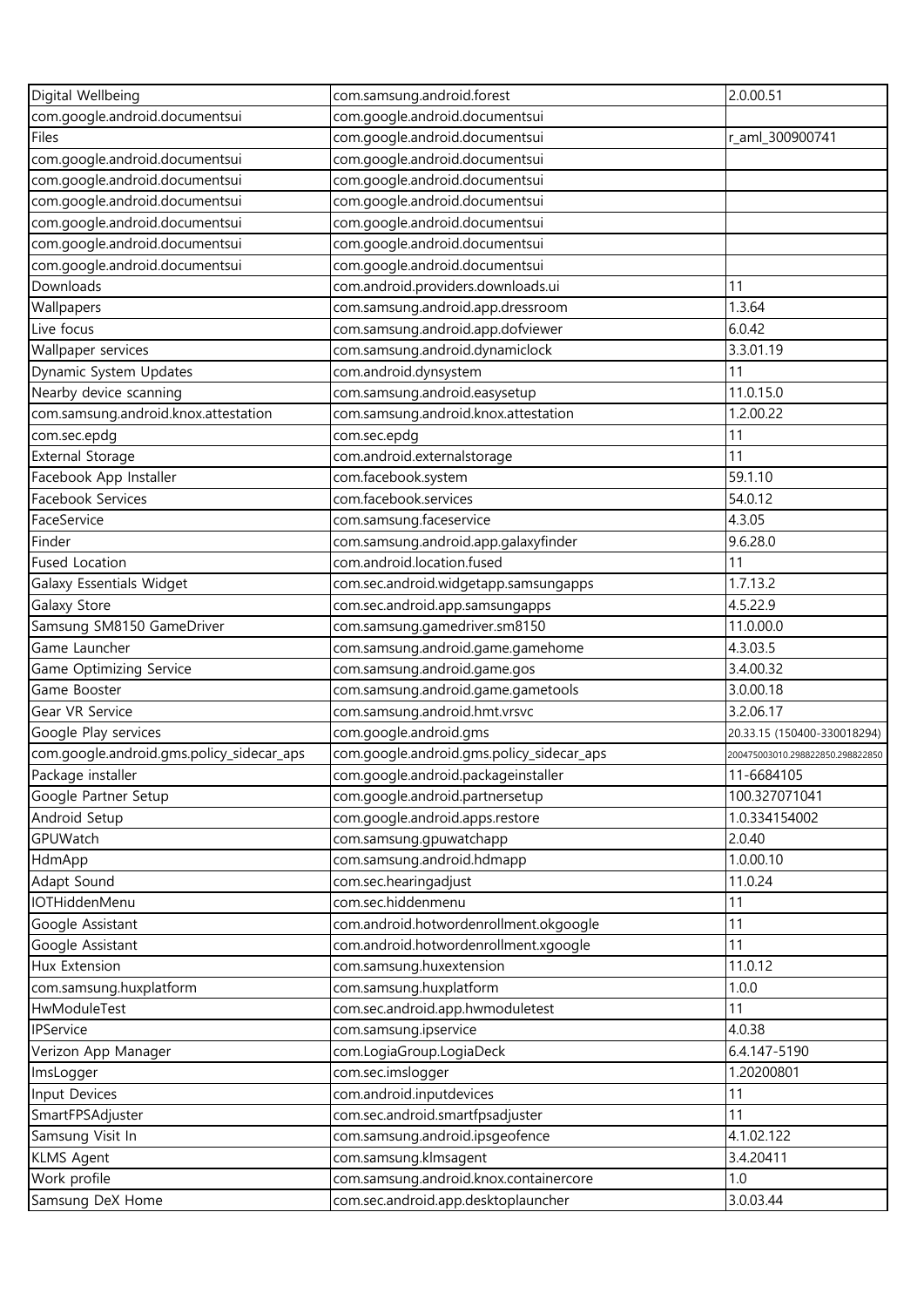| Device Services                                  | com.samsung.android.kgclient                                                                      | 2.2.70                        |
|--------------------------------------------------|---------------------------------------------------------------------------------------------------|-------------------------------|
| Knox Key Chain                                   | com.samsung.knox.keychain                                                                         | 11                            |
| KnoxPushManager                                  | com.samsung.android.knox.pushmanager                                                              | 1.1.00.35                     |
| LLKAgent                                         | com.verizon.llkagent                                                                              | 3.0.02                        |
| com.test.LTEfunctionality                        | com.test.LTEfunctionality                                                                         | 1.0                           |
| Link to Windows Service                          | com.samsung.android.mdx                                                                           | 2.1.07.4                      |
| DECO PIC                                         | com.samsung.android.livestickers                                                                  | 2.0.00.18                     |
| Live Wallpaper Picker                            | com.android.wallpaper.livepicker                                                                  | 11                            |
| com.android.localtransport                       | com.android.localtransport                                                                        | 11                            |
| Verizon Location Agent                           | com.telecomsys.directedsms.android.SCG                                                            | 0.0.4.407                     |
| Carrier Login Engine                             | com.verizon.loginengine.unbranded                                                                 | 4.7.4.0                       |
| Work Setup                                       | com.android.managedprovisioning                                                                   | 11                            |
| Samsung Galaxy Friends                           | com.samsung.android.mateagent                                                                     | 2.1.21.2                      |
| mlp                                              | com.samsung.mlp                                                                                   | 5.0.04                        |
| com.android.providers.media                      | com.android.providers.media                                                                       | 11                            |
| MmsService                                       | com.android.mms.service                                                                           | 11                            |
| MobileWips                                       | com.samsung.android.server.wifi.mobilewips                                                        | 1.1.19.0                      |
| Service mode RIL                                 | com.sec.android.RilServiceModeApp                                                                 | 11                            |
| MTP application                                  | com.samsung.android.MtpApplication                                                                | 1.0                           |
| MTP Host                                         | com.android.mtp                                                                                   | 11                            |
| Separate app sound                               | com.samsung.android.setting.multisound                                                            | 3.0.00.11                     |
| Default                                          | com.samsung.android.beyondx.p00.wallpapermulti                                                    | 2.0                           |
| My Verizon                                       | com.vzw.hss.myverizon                                                                             | 15.3.1                        |
| My Verizon Services                              | com.verizon.mips.services                                                                         | 1.0.144.2                     |
| NSDSWebApp                                       | com.sec.vsim.ericssonnsds.webapp                                                                  | 2.0.06.0                      |
| Samsung Location SDK                             | com.sec.location.nsflp2                                                                           | 5.3.45                        |
| NetworkDiagnostic                                | com.samsung.android.networkdiagnostic                                                             | 2.5.05.3                      |
| com.google.android.networkstack.permissionconfig | com.google.android.networkstack.permissionconfig                                                  |                               |
| com.google.android.networkstack.permissionconfig | com.google.android.networkstack.permissionconfig                                                  | r_aml_300900722               |
| com.google.android.networkstack.permissionconfig | com.google.android.networkstack.permissionconfig                                                  |                               |
| com.google.android.networkstack.permissionconfig | com.google.android.networkstack.permissionconfig                                                  |                               |
|                                                  | com.google.android.networkstack.permissionconfig com.google.android.networkstack.permissionconfig |                               |
|                                                  | com.google.android.networkstack.permissionconfig com.google.android.networkstack.permissionconfig |                               |
|                                                  | com.google.android.networkstack.permissionconfig com.google.android.networkstack.permissionconfig |                               |
| com.google.android.networkstack.permissionconfig | com.google.android.networkstack.permissionconfig                                                  |                               |
| com.google.android.networkstack                  | com.google.android.networkstack                                                                   |                               |
| com.google.android.networkstack                  | com.google.android.networkstack                                                                   |                               |
| Network manager                                  | com.google.android.networkstack                                                                   | r_aml_300900700               |
| com.google.android.networkstack                  | com.google.android.networkstack                                                                   |                               |
| com.google.android.networkstack                  | com.google.android.networkstack                                                                   |                               |
| com.google.android.networkstack                  | com.google.android.networkstack                                                                   |                               |
| com.google.android.networkstack                  | com.google.android.networkstack                                                                   |                               |
| com.google.android.networkstack                  | com.google.android.networkstack                                                                   |                               |
| com.google.android.networkstack                  | com.google.android.networkstack                                                                   |                               |
| com.verizon.obdm_permissions                     | com.verizon.obdm_permissions                                                                      | 1.0.7                         |
| Configuration update                             | com.samsung.android.app.omcagent                                                                  | 5.3.22                        |
| com.android.ons                                  | com.android.ons                                                                                   | 11                            |
| Office Mobile                                    | com.microsoft.office.officehubhl                                                                  | 16.0.11126.20206              |
| One Talk Dialer                                  | com.verizon.onetalk.dialer                                                                        | 1.0.22                        |
| Samsung PaymentFramework                         | com.samsung.android.spayfw                                                                        | 2.9.04                        |
| People edge                                      | com.samsung.android.service.peoplestripe                                                          | 12.0.00.14                    |
| RilNotifier                                      | com.sec.app.RilErrorNotifier                                                                      | 1.0.0                         |
| Google Play Store                                | com.android.vending                                                                               | 22.1.18-21 [0] [PR] 334276832 |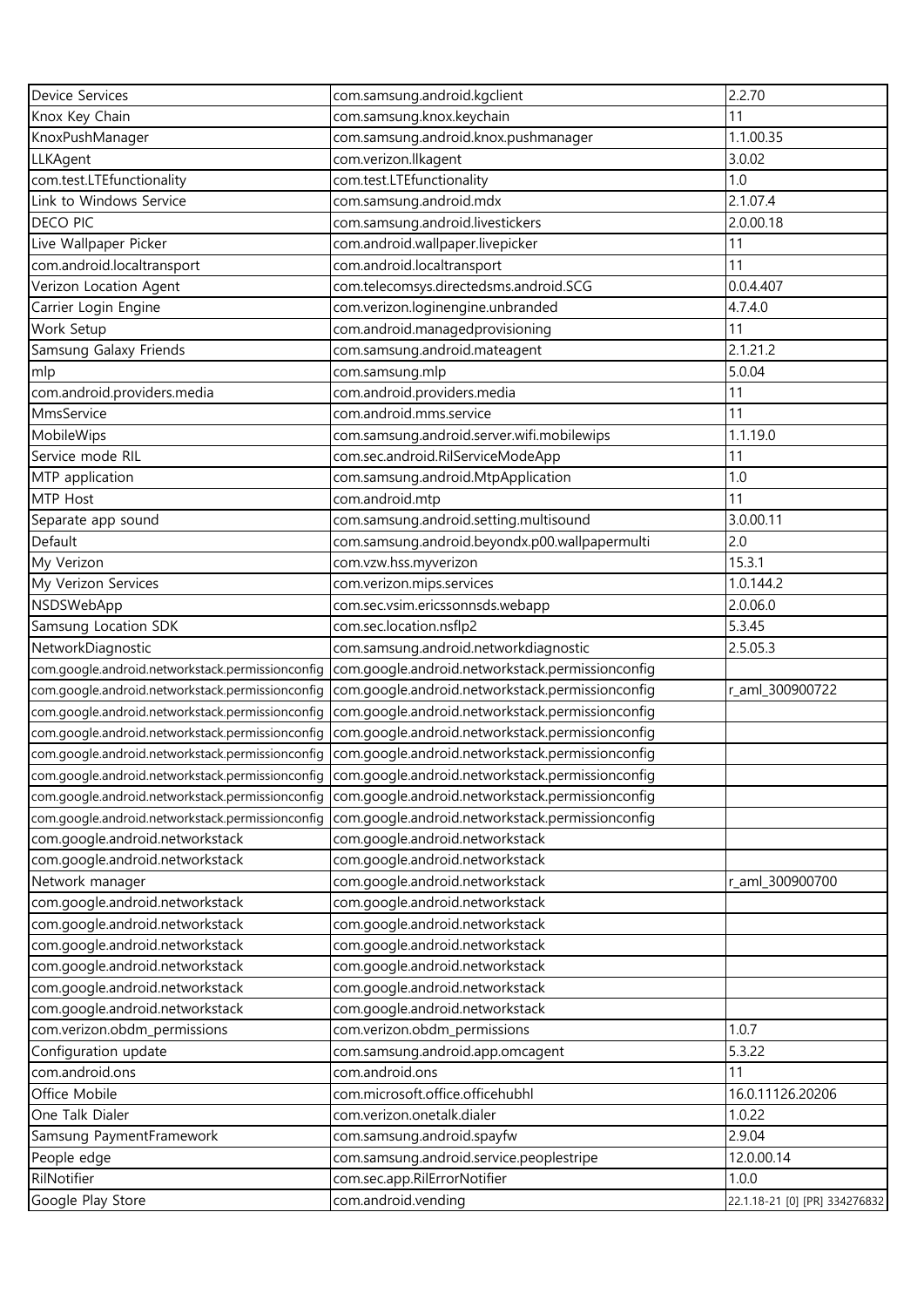| Photo Editor                          | com.sec.android.mimage.photoretouching     | 2.9.11.35           |
|---------------------------------------|--------------------------------------------|---------------------|
| Application installer                 | com.sec.android.preloadinstaller           | 11                  |
| ProxyHandler                          | com.android.proxyhandler                   | 11                  |
| VZW_Multicast_MW                      | com.qualcomm.ltebc_vzw                     | MSDC_LA_4.3.02.02.0 |
| Media and devices                     | com.samsung.android.mdx.quickboard         | 2.0.12.482          |
| <b>Bixby Routines</b>                 | com.samsung.android.app.routines           | 3.0.45              |
| <b>Customization Service</b>          | com.samsung.android.rubin.app              | 2.8.00.14           |
| SCameraService                        | com.samsung.android.camerasdkservice       | 1.1                 |
| SCameraXService                       | com.samsung.android.cameraxservice         | 1.1                 |
| Configuration update                  | com.samsung.android.sdm.config             | 3.0.08              |
| SKMSAgentService                      | com.skms.android.agent                     | 1.0.40-48           |
| Digital Secure                        | com.securityandprivacy.android.verizon.vms | 1.0.7               |
| Software update                       | com.sec.android.soagent                    | 6.0.08              |
| Samsung Push Service                  | com.sec.spp.push                           | 3.3.06              |
| <b>SVC Agent</b>                      | com.samsung.android.svcagent               | 5.0.00.11           |
| Samsung voice input                   | com.samsung.android.svoiceime              | 2.3.01.1            |
| Samsung account                       | com.osp.app.signin                         | 12.0.00.29          |
| Samsung Checkout                      | com.sec.android.app.billing                | 5.0.30.0            |
| Calendar Storage                      | com.android.providers.calendar             | 12.0.00.3           |
| Camera                                | com.sec.android.app.camera                 | 11.0.01.20          |
| Samsung Cloud                         | com.samsung.android.scloud                 | 4.6.01.2            |
| Contacts                              | com.samsung.android.app.contacts           | 12.1.02.22          |
| Contacts Storage                      | com.samsung.android.providers.contacts     | 12.5.04             |
| Samsung Core Services                 | com.samsung.android.scs                    | 1.0.00.41           |
| Samsung Device Health Manager Service | com.sec.android.sdhms                      | 11                  |
| Phone                                 | com.samsung.android.dialer                 | 12.1.02.22          |
| Samsung Experience Svc                | com.samsung.android.mobileservice          | 12.0.00.29          |
| Gallery                               | com.sec.android.gallery3d                  | 12.0.00.51          |
| Call                                  | com.samsung.android.incallui               | 12.0.01.56          |
| Magnifier                             | com.sec.android.app.magnifier              | 10.0.60             |
| Messages                              | com.samsung.android.messaging              | 12.1.10.15          |
| Samsung Multi Connectivity            | com.samsung.android.mcfserver              | 1.0.02.85           |
| Samsung Pass                          | com.samsung.android.samsungpass            | 2.6.00.38           |
| SamsungPositioning                    | com.samsung.android.samsungpositioning     | 3.1.01.6            |
| SamsungSmartSuggestions               | com.samsung.android.smartsuggestions       | 11                  |
| What                                  | com.samsung.android.app.social             | 12.0.00.4           |
| Time Zone Updater                     | com.samsung.android.timezone.updater       | 1.0.00.00000        |
| Video Player                          | com.samsung.android.video                  | 7.3.10.35           |
| Separated Apps                        | com.samsung.android.appseparation          | 1.0.01.35           |
| Shell                                 | com.android.shell                          | 11                  |
| Configuration update                  | com.samsung.android.providers.carrier      | 1.0.27              |
| Download Manager                      | com.android.providers.downloads            | 11                  |
| Email                                 | com.samsung.android.email.provider         | 6.1.30.30           |
| Sec Media Storage                     | com.samsung.android.providers.media        | 11                  |
| My Files                              | com.sec.android.app.myfiles                | 12.0.00.512         |
| Settings                              | com.android.settings                       | 11                  |
| Settings Suggestions                  | com.android.settings.intelligence          | 11                  |
| SecSoundPicker                        | com.samsung.android.secsoundpicker         | 1.0.00.22           |
| Dialer Storage                        | com.android.providers.telephony            | 11                  |
| Secure Folder                         | com.samsung.knox.securefolder              | 1.6.01.50           |
| Send SOS messages                     | com.sec.android.app.safetyassurance        | 12.0.00.46          |
| SettingsBixby                         | com.samsung.android.app.settings.bixby     | 3.0.20              |
| Settings Storage                      | com.android.providers.settings             | 11                  |
|                                       |                                            |                     |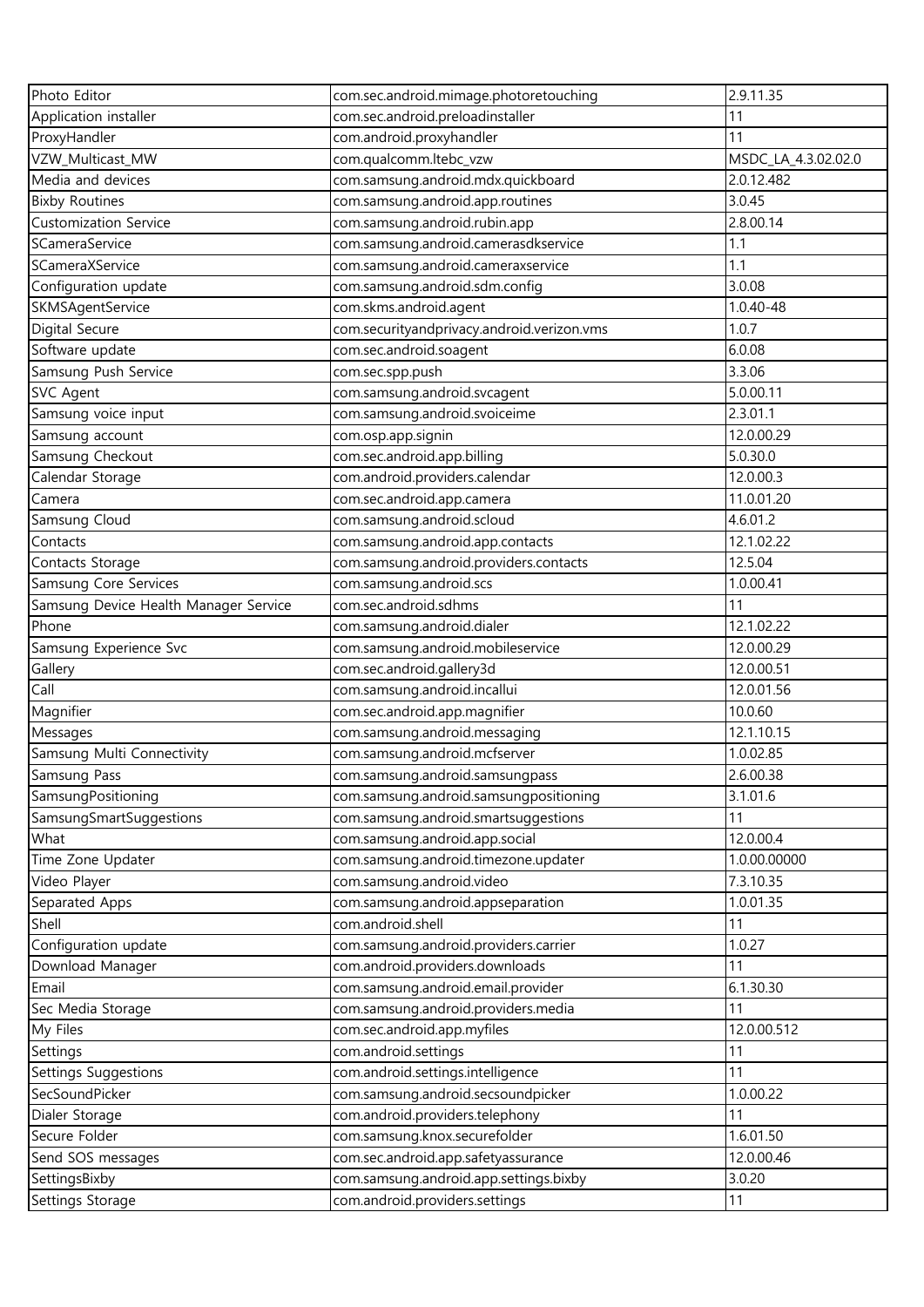| Settings                                 | com.samsung.android.SettingsReceiver                        | 11                       |
|------------------------------------------|-------------------------------------------------------------|--------------------------|
| Setup Wizard                             | com.sec.android.app.setupwizard                             | 11.0.37                  |
| Quick Share                              | com.samsung.android.app.sharelive                           | 12.0.00.23               |
| com.android.sharedstoragebackup          | com.android.sharedstoragebackup                             | 11                       |
| Single Take                              | com.samsung.android.singletake.service                      | 2.0.00.27                |
| Smart Call                               | com.samsung.android.smartcallprovider                       | 12.0.00.20               |
| EpdgTestApp                              | com.sec.epdgtestapp                                         | 11                       |
| Device care                              | com.samsung.android.lool                                    | 12.0.00.42               |
| com.samsung.android.smartswitchassistant | com.samsung.android.smartswitchassistant                    | 2.0.01                   |
| SoundAlive                               | com.sec.android.app.soundalive                              | 9.5.19                   |
| Network unlock                           | com.samsung.ssu                                             | 1.2.74                   |
| Intent Filter Verification Service       | com.android.statementservice                                | 1.0                      |
| Crocro and friends                       | com.samsung.android.app.camera.sticker.facearavatar.preload | 3.0.11                   |
| StoryService                             | com.samsung.storyservice                                    | 4.0.32                   |
| SystemUIBixby2                           | com.samsung.systemui.bixby2                                 | 1.4.01.1                 |
| Samsung DeX System UI                    | com.samsung.desktopsystemui                                 | 11                       |
| TADownloader                             | com.samsung.android.tadownloader                            | 1.2.04                   |
| AuthFw TaPack                            | com.samsung.android.tapack.authfw                           | 1.0.31.0                 |
| Tags                                     | com.android.apps.tag                                        | 4.3.00                   |
| TalkBack                                 | com.samsung.android.accessibility.talkback                  | 12.0.00.23               |
| Tasks                                    | com.samsung.android.app.taskedge                            | 4.2.25                   |
| Phone Services                           | com.android.phone                                           | 11                       |
| Phone                                    | com.android.server.telecom                                  | 11                       |
| Call settings                            | com.samsung.android.app.telephonyui                         | 12.0.01.35               |
| Galaxy Themes Service                    | com.samsung.android.themecenter                             | 11.0.0.0                 |
|                                          |                                                             | 5.2.00.1215              |
| Galaxy Themes                            | com.samsung.android.themestore                              | 1.0.02.3                 |
| Samsung Time Zone Data                   | com.samsung.android.timezone.data_R                         |                          |
| Tips                                     | com.samsung.android.app.tips                                | 3.0.26.0                 |
| One UI Home                              | com.sec.android.app.launcher                                | 12.0.00.169              |
| Device Health Services                   | com.google.android.apps.turbo                               | 1.15.0.311380394.release |
| <b>Unified Settings</b>                  | com.samsung.unifiedsettingservice                           | 5.0.0                    |
| <b>Tethering Provision</b>               | com.samsung.unifiedtp                                       | 1.0.07.2                 |
| User Dictionary                          | com.android.providers.userdictionary                        | 11                       |
| <b>VZWAPN</b>                            | com.vzw.apnservice                                          | 18.3                     |
| Google                                   | com.google.android.googlequicksearchbox                     | 11.30.9.21.arm64         |
| Voicemail                                | com.samsung.vvm                                             | 3.0.32                   |
| VpnDialogs                               | com.android.vpndialogs                                      | 11                       |
| Cloud                                    | com.vcast.mediamanager                                      | 20.7.15                  |
| VzwApiService                            | com.samsung.vzwapiservice                                   | 1.0                      |
| Your Phone Companion                     | com.microsoft.appmanager                                    | 0.0.7                    |
| Call Filter                              | com.vzw.ecid                                                | 3.8.0                    |
| Retail Demo Mode                         | com.customermobile.preload.vzw                              | Retail Demo Mode         |
| <b>IMS Service</b>                       | com.sec.imsservice                                          | 1.0                      |
| Knox Analytics Uploader                  | com.samsung.android.knox.analytics.uploader                 | 1.2.01.1                 |
| KnoxVpnPacProcessor                      | com.knox.vpn.proxyhandler                                   | 11                       |
| ringtonebackup                           | com.sec.android.app.ringtoneBR                              | 1.0.00.4                 |
| Service mode                             | com.sec.android.app.servicemodeapp                          | 11                       |
| SmartFaceService                         | com.samsung.android.smartface                               | 1.0                      |
| com.samsung.android.wallpaper.res        | com.samsung.android.wallpaper.res                           | 11                       |
| Permission controller                    | com.google.android.permissioncontroller                     | r_aml_300900736          |
| com.google.android.permissioncontroller  | com.google.android.permissioncontroller                     |                          |
| com.google.android.permissioncontroller  | com.google.android.permissioncontroller                     |                          |
| com.google.android.permissioncontroller  | com.google.android.permissioncontroller                     |                          |
|                                          |                                                             |                          |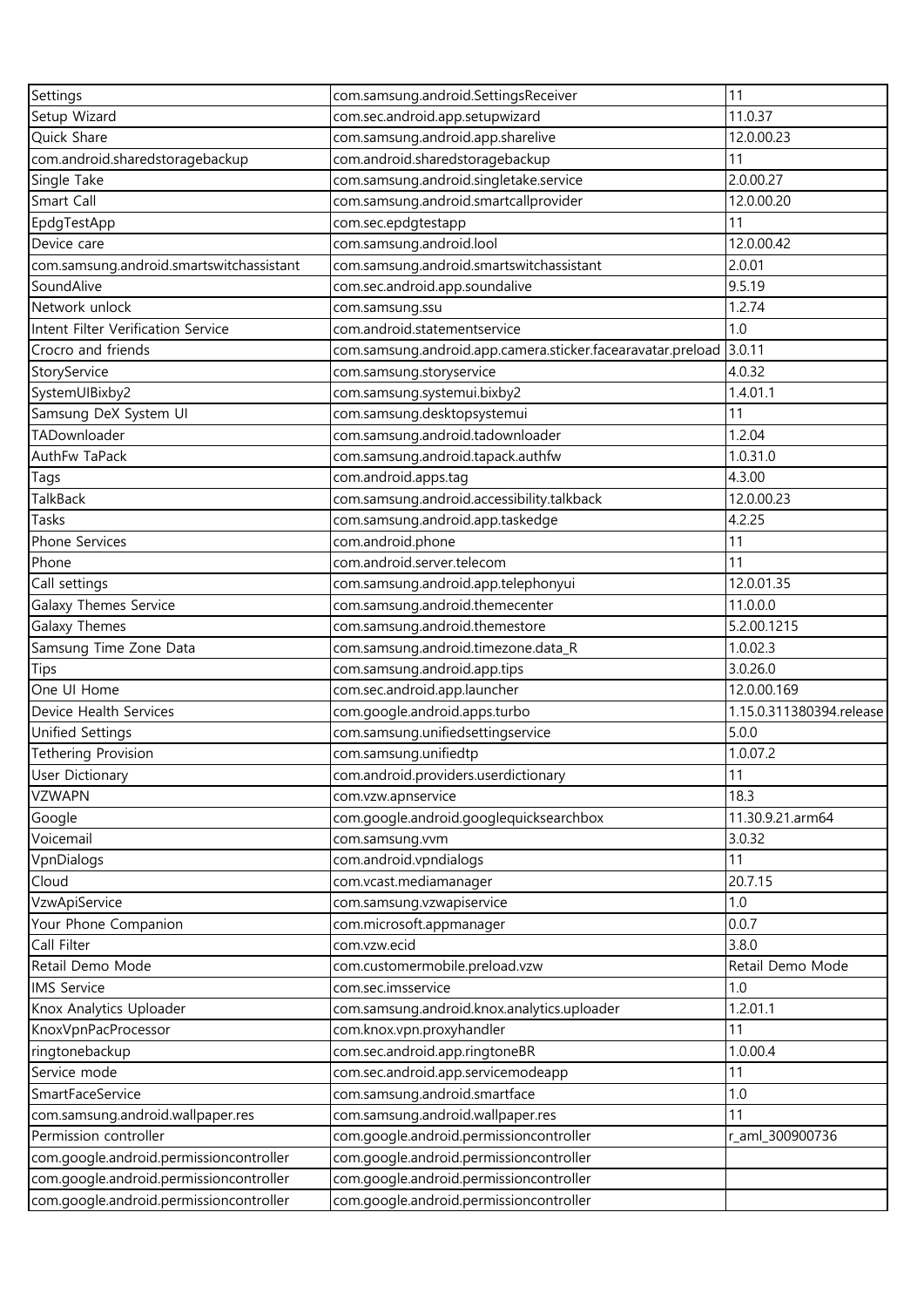| com.google.android.permissioncontroller                      | com.google.android.permissioncontroller                                                       |                 |
|--------------------------------------------------------------|-----------------------------------------------------------------------------------------------|-----------------|
| com.google.android.permissioncontroller                      | com.google.android.permissioncontroller                                                       |                 |
| com.google.android.permissioncontroller                      | com.google.android.permissioncontroller                                                       |                 |
| com.google.android.permissioncontroller                      | com.google.android.permissioncontroller                                                       |                 |
| Tethering                                                    | com.android.networkstack.tethering.inprocess                                                  | 11              |
| com.google.android.ext.services                              | com.google.android.ext.services                                                               |                 |
| com.google.android.ext.services                              | com.google.android.ext.services                                                               |                 |
| Android Services Library                                     | com.google.android.ext.services                                                               | r_aml_300900700 |
| com.google.android.ext.services                              | com.google.android.ext.services                                                               |                 |
| com.google.android.ext.services                              | com.google.android.ext.services                                                               |                 |
| com.google.android.ext.services                              | com.google.android.ext.services                                                               |                 |
| com.google.android.ext.services                              | com.google.android.ext.services                                                               |                 |
| com.google.android.ext.services                              | com.google.android.ext.services                                                               |                 |
| com.google.android.ext.services                              | com.google.android.ext.services                                                               |                 |
| OsuLogin                                                     | com.android.hotspot2.osulogin                                                                 | 11              |
| System Wi-Fi Resources                                       | com.android.wifi.resources                                                                    | R-initial       |
| Media Storage                                                | com.android.providers.media.module                                                            | 11              |
| com.google.android.overlay.modules.cellbroadcastservice      | com.google.android.overlay.modules.cellbroadcastservice                                       | 11              |
| Space                                                        | com.android.theme.color.space                                                                 | 1.0             |
| Punch Hole cutout                                            | com.android.internal.display.cutout.emulation.hole                                            | 1.0             |
| Rounded                                                      | com.android.theme.icon_pack.rounded.themepicker                                               | 1.0             |
| Waterfall cutout                                             | com.android.internal.display.cutout.emulation.waterfall                                       | 1.0             |
| Circular                                                     | com.android.theme.icon_pack.circular.launcher                                                 | 1.0             |
| Filled                                                       | com.android.theme.icon_pack.filled.settings                                                   | 1.0             |
| Teardrop                                                     | com.android.theme.icon.teardrop                                                               | 1.0             |
| com.google.android.overlay.modules.cellbroadcastreceiver     | com.google.android.overlay.modules.cellbroadcastreceiver                                      | 11              |
| Gestural Navigation Bar                                      | com.android.internal.systemui.navbar.gestural_wide_back                                       | 1.0             |
| com.samsung.android.networkstack.tethering.inprocess.overlay | com.samsung.android.networkstack.tethering.inprocess.overlay                                  | 11              |
| Orchid                                                       | com.android.theme.color.orchid                                                                | 1.0             |
| Green                                                        | com.android.theme.color.green                                                                 | 1.0             |
| Gestural Navigation Bar                                      | com.android.internal.systemui.navbar.gestural_narrow_back                                     | 1.0             |
| com.google.android.overlay.gmsconfig.photos                  | com.google.android.overlay.gmsconfig.photos                                                   | 1.0             |
| Gestural Navigation Bar                                      | com.samsung.internal.systemui.navbar.sec_gestural                                             | 1.0             |
| com.google.android.overlay.modules.permissioncontroller      | com.google.android.overlay.modules.permissioncontroller                                       | 1.0             |
| Double cutout                                                | com.android.internal.display.cutout.emulation.double                                          | 1.0             |
| Filled                                                       | com.android.theme.icon_pack.filled.themepicker                                                | 1.0             |
| <b>Tapered Rect</b>                                          | com.android.theme.icon.taperedrect                                                            | 1.0             |
| Pebble                                                       | com.android.theme.icon.pebble                                                                 | 1.0             |
| Corner cutout                                                | com.android.internal.display.cutout.emulation.corner                                          | 1.0             |
| Squircle                                                     | com.android.theme.icon.squircle                                                               | 1.0             |
| Gestural Navigation Bar                                      | com.samsung.internal.systemui.navbar.gestural_no_hint                                         | 1.0             |
| 3 Button Navigation Bar                                      | com.android.internal.systemui.navbar.threebutton                                              | 1.0             |
| com.google.android.overlay.gmsconfig.gsa                     | com.google.android.overlay.gmsconfig.gsa                                                      | 1.0             |
| Circular                                                     | com.android.theme.icon_pack.circular.systemui                                                 | 1.0             |
| Tall cutout                                                  | com.android.internal.display.cutout.emulation.tall                                            | 1.0             |
| Rounded                                                      | com.android.theme.icon_pack.rounded.android                                                   | 1.0             |
| Noto Serif / Source Sans Pro                                 | com.android.theme.font.notoserifsource                                                        | 1.0             |
| Purple                                                       | com.android.theme.color.purple                                                                | 1.0             |
| Filled                                                       | com.android.theme.icon_pack.filled.android                                                    | 1.0             |
| Gestural Navigation Bar                                      | com.samsung.internal.systemui.navbar.gestural_no_hint_wide_back 1.0                           |                 |
| Filled                                                       | com.android.theme.icon_pack.filled.launcher                                                   | 1.0             |
|                                                              | com.google.android.overlay.modules.documentsui com.google.android.overlay.modules.documentsui | 1.0             |
| Rounded                                                      | com.android.theme.icon_pack.rounded.systemui                                                  | 1.0             |